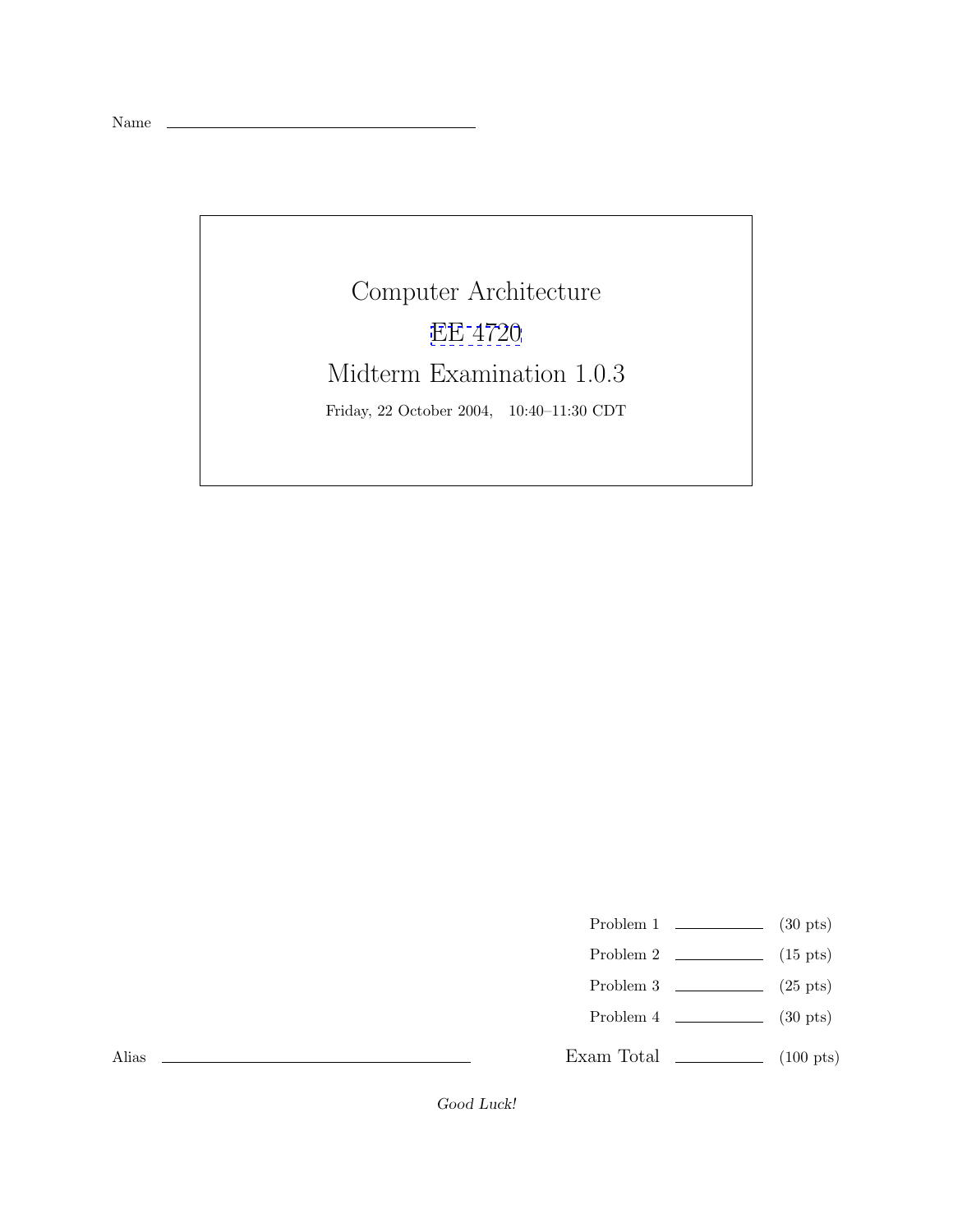Problem 1: The routine below is to do a binary search on an array and return 1 if the item is found, 0 otherwise. Complete the MIPS program using the C++ code as a guide. [30 pts]

The only allowable synthetic instruction is nop.

Fill as many delay slots as possible. The order of the assembly code **does not** have to match the order of the C code.

```
# unsigned int delta = size; int pos = 0;
# while( true ) {
# delta = delta >> 1;
# int next_pos = pos + delta;
# int e = array[next_pos];
# if( e == target ) return 1;
# if( !delta ) return 0;
# if( e < target ) pos = next_pos;
## CALL VALUE: $a0, array: Address of array. Each element is a WORD-SIZED int.
      # CALL VALUE: $a1, size: Number of elements in array. A power of 2.
      # CALL VALUE: $a2, target: Value to find.
      # RETURN VALUE: $v0, 1, if target in array; 0, if not in array.
      # Can modify registers $a0-a3, $t0-$t9
```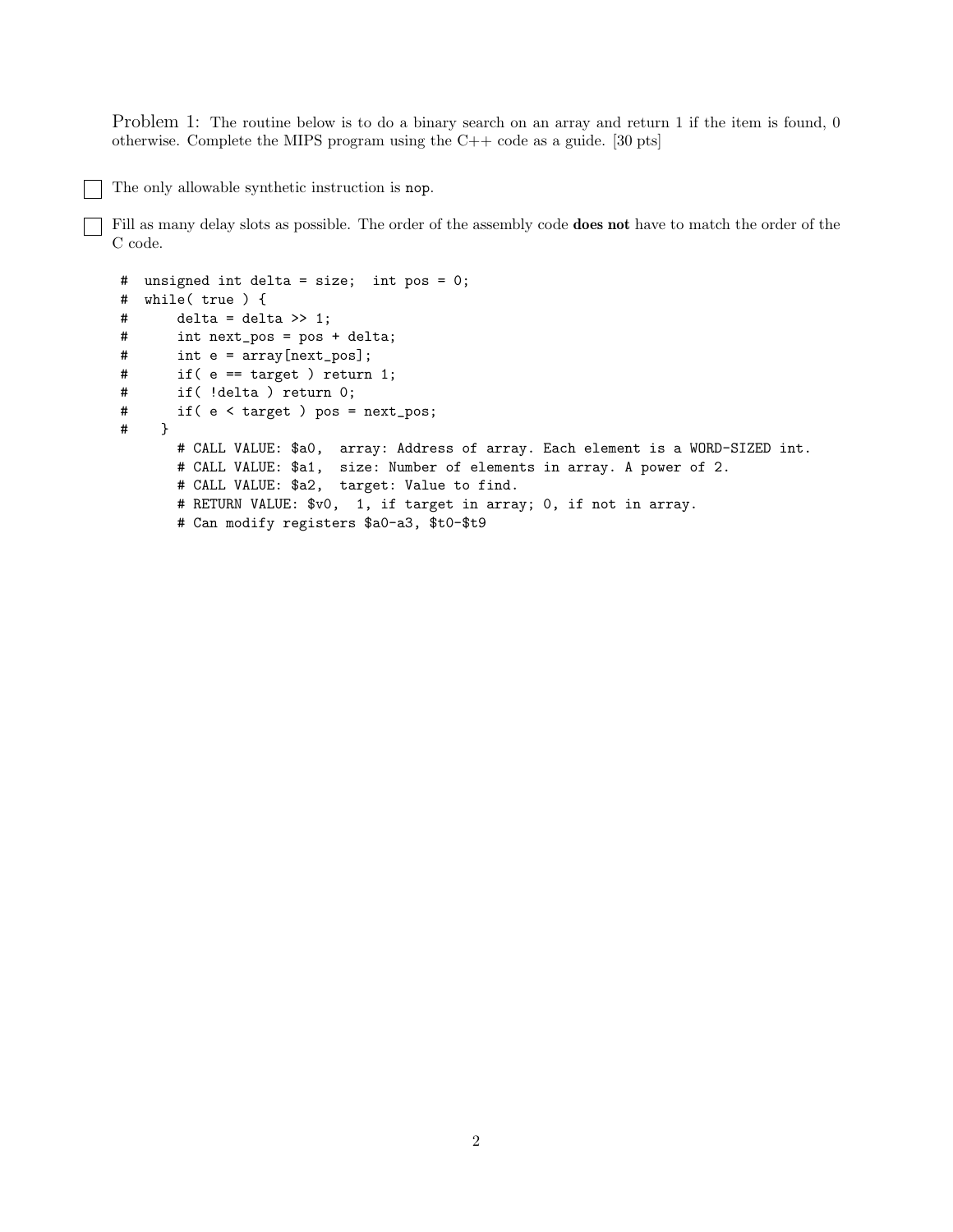Problem 2: In MIPS and many other ISAs floating-point instructions read and write a FP register file while most other instructions read and write general-purpose (integer) registers. Suppose MIPS-I were modified so that FP instructions used the same registers as the integer instructions. The registers are still 32 bits and can be used in pairs by instructions operating on double-precision operands. The new version of MIPS is not compatible with MIPS-I, don't worry about that.

(*a*) For each MIPS-I instruction below indicate whether it will be retained in the new ISA, "KEEP", or will not be needed, "OMIT." Also add any new instructions that might be needed. If an instruction is kept but operates differently describe the difference. [15 pts]

Indicate KEEP or OMIT.

If omitted show an existing instruction that would be used in its place.

If kept, explain how it would operate differently.

lwc1:

ldc1:

cvt.w.d:

cvt.d.w:

mfc1:

mtc1:

add.s: Keep, but operates on integer registers.

add.d:

c.lt.s:

c.le.d:

bc1t:

*Hint: In* bc1t *b is for branch, t is for true.*

(*b*) If your answer for bc1t above was "OMIT" describe below how the instruction can be kept (possibly modified). If your answer was "KEEP" explain how it can be omitted. This will affect other instructions, list them and explain how they are affected.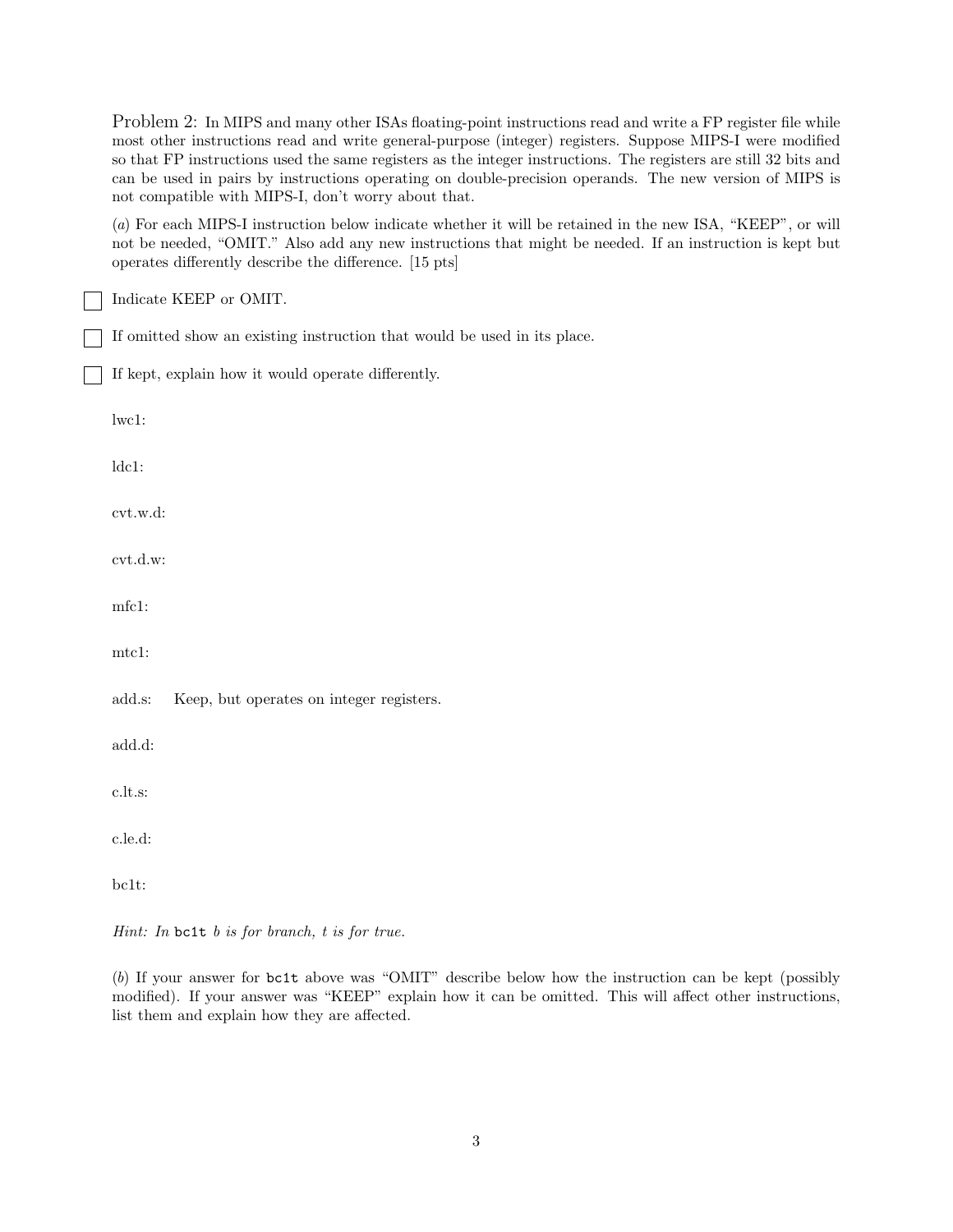Problem 3: Using an interesting technique the program below returns the value of register X, where X is a number in register \$a0. For example, if \$a0 held an 8 the program would return the value of \$8 (or \$t0 using the register name) in register \$v0. Consider:

jal copyreg addi \$a0, \$0, 8 # At this point \$v0 has contents of \$t0. addi \$v0, \$t0, 0 # \$t0 is \$8, register number 8 # At this point \$v0 has contents of \$t0.

From the code above it looks like the copyreg routine is doing things the hard way. The one advantage is that it can copy a source register known only at run time, or that might change. The addi instruction always copies \$t0. *Note: In the original exam the description and example above were not included.*

(*a*) Modify the program so that it takes a second call value, a1, which holds a second register number. The return value is put in that register. For example, if a0 holds a 12 and a1 holds a 3 then the routine copies the value in r12 to r3. [17 pts]

Show additions and changes. The added code must use a similar technique to the existing code.

*Hint: Can be solved with two added instructions and a few minor modifications.*

# CALL VALUE: \$a0 A register number. (Except v0)

# RETURN VALUE: \$v0 The value in reg number X, where X is val in a0.

copyreg:

la \$v0, template # Put address of label "template" into \$v0.

lw \$v0, 0(\$v0)

sll \$a0, \$a0, 21

add \$a0, \$v0, \$a0

la \$v0, mod

sw \$a0, 0(\$v0)

jr \$ra

## mod:

add \$v0, \$0, \$0

## template:

add \$v0, \$0, \$0

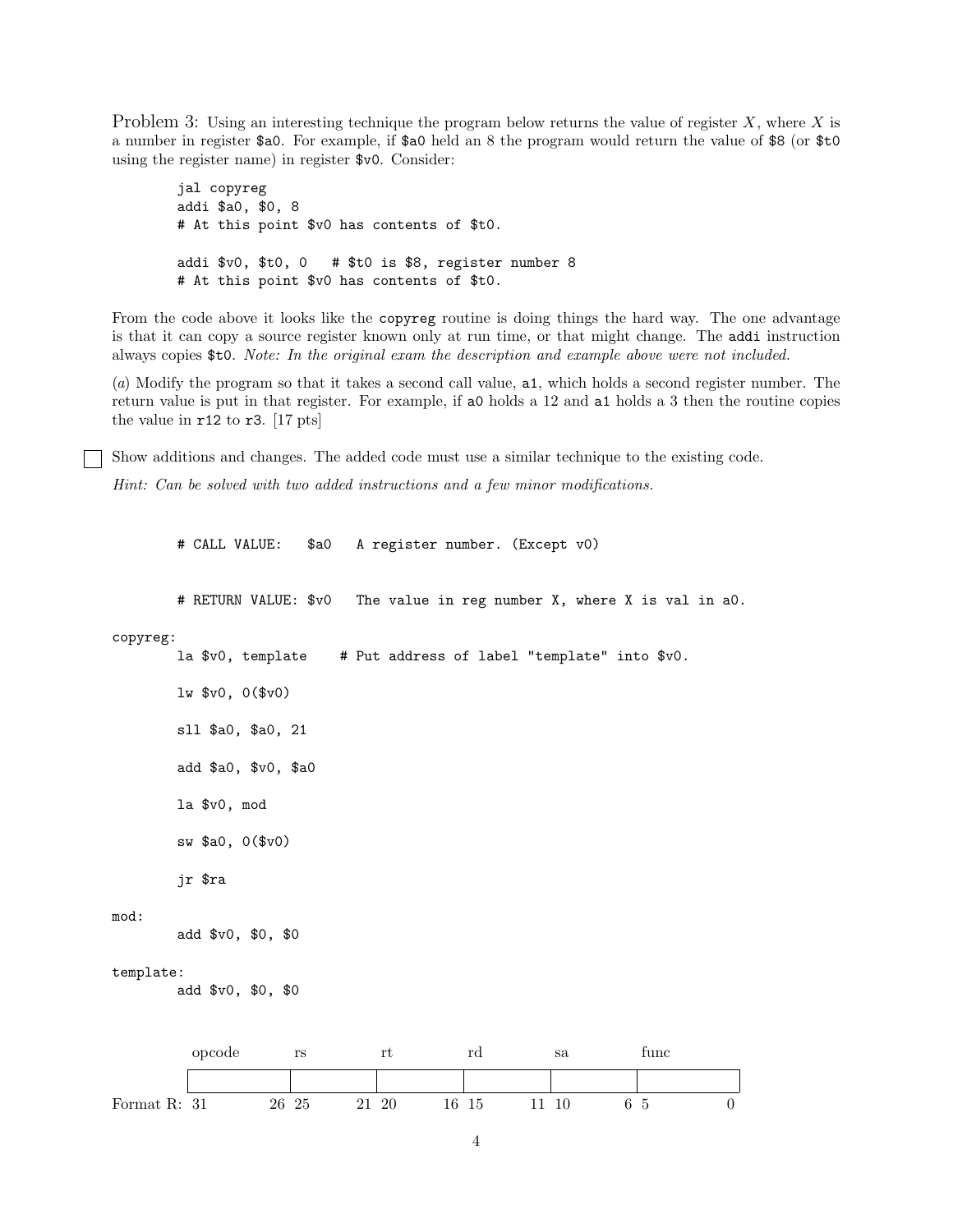Problem 3, continued:

 $\overline{\phantom{a}}$ 

(*b*) Suppose one were considering adding a new machine instruction, copyreg, that does the same thing as the routine above (before modification for part 1). Provide arguments for and against adding the new instruction. The arguments can include made-up data as long as it does not conflict with what has been given in this problem or in class. At least one of the arguments must refer to features of the code from part 1. [8 pts]

Provide an argument in favor of adding the instruction.

Provide an argument against adding the instruction. Do not simply reverse an assumption made above.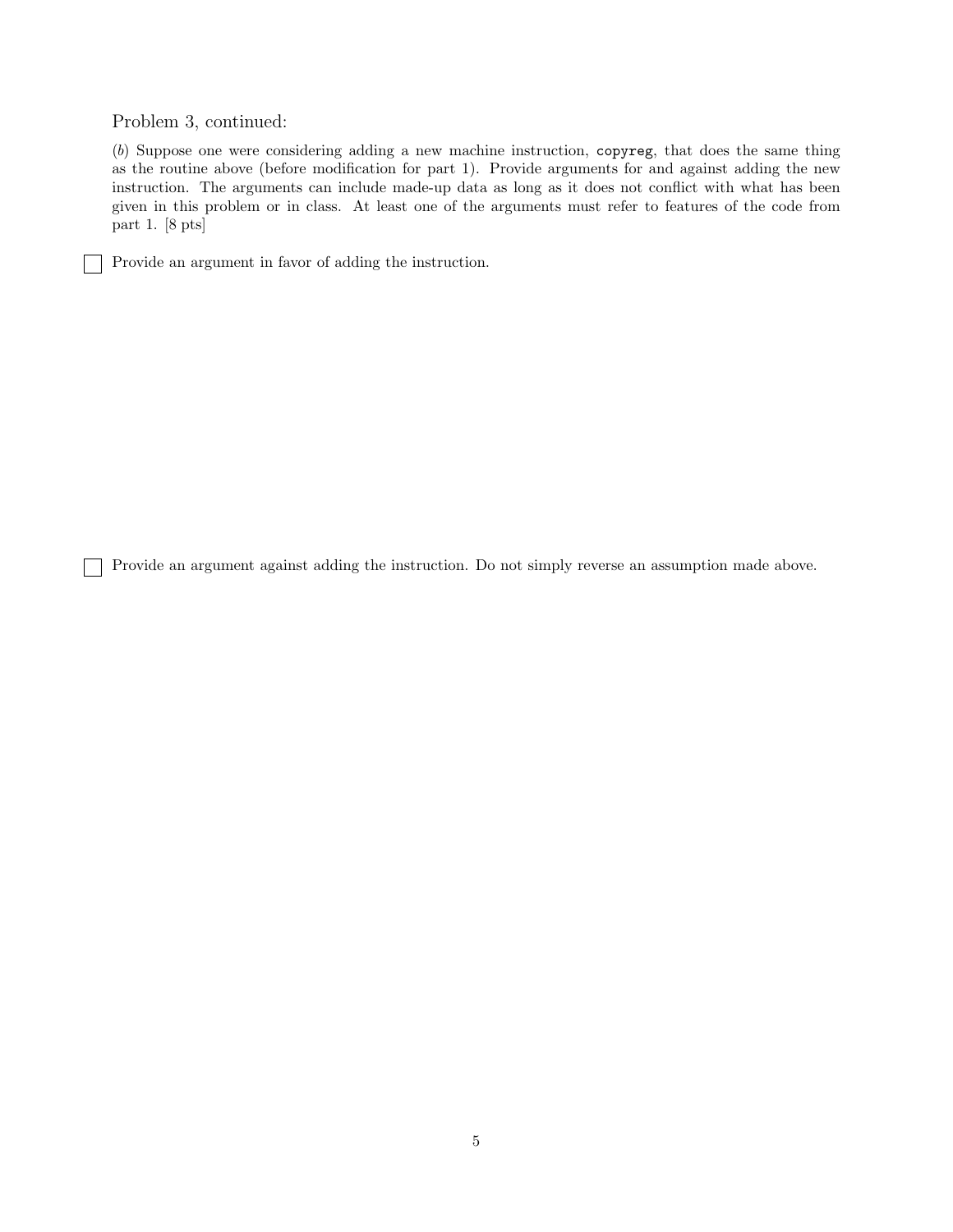Problem 4: Answer each question below.

(*a*) A company is developing an implementation of an ISA. To guide their design they are using a **SUBSET** of the SPECcpu benchmark programs. [7 pts]

Describe a situation in which that's a foolish thing to do and explain why it's foolish.

Describe a situation in which that's a smart thing to do.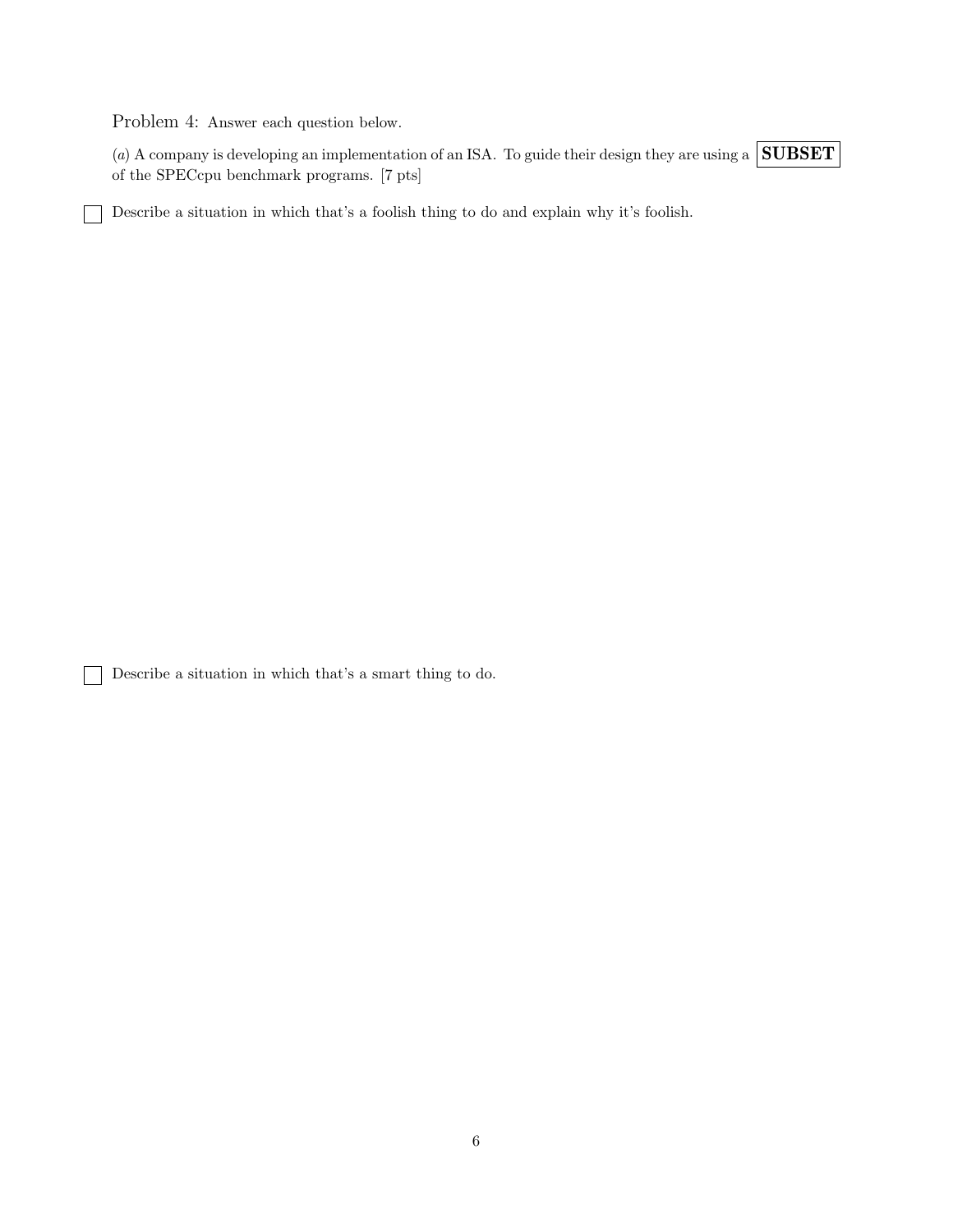(*b*) Compiler optimizations are important. [8 pts]

Describe a compiler optimization for which the compiler needs no knowledge of the ISA.

Show an example.

Г ヿ

Describe a compiler optimization for which the compiler does need to know the target ISA.